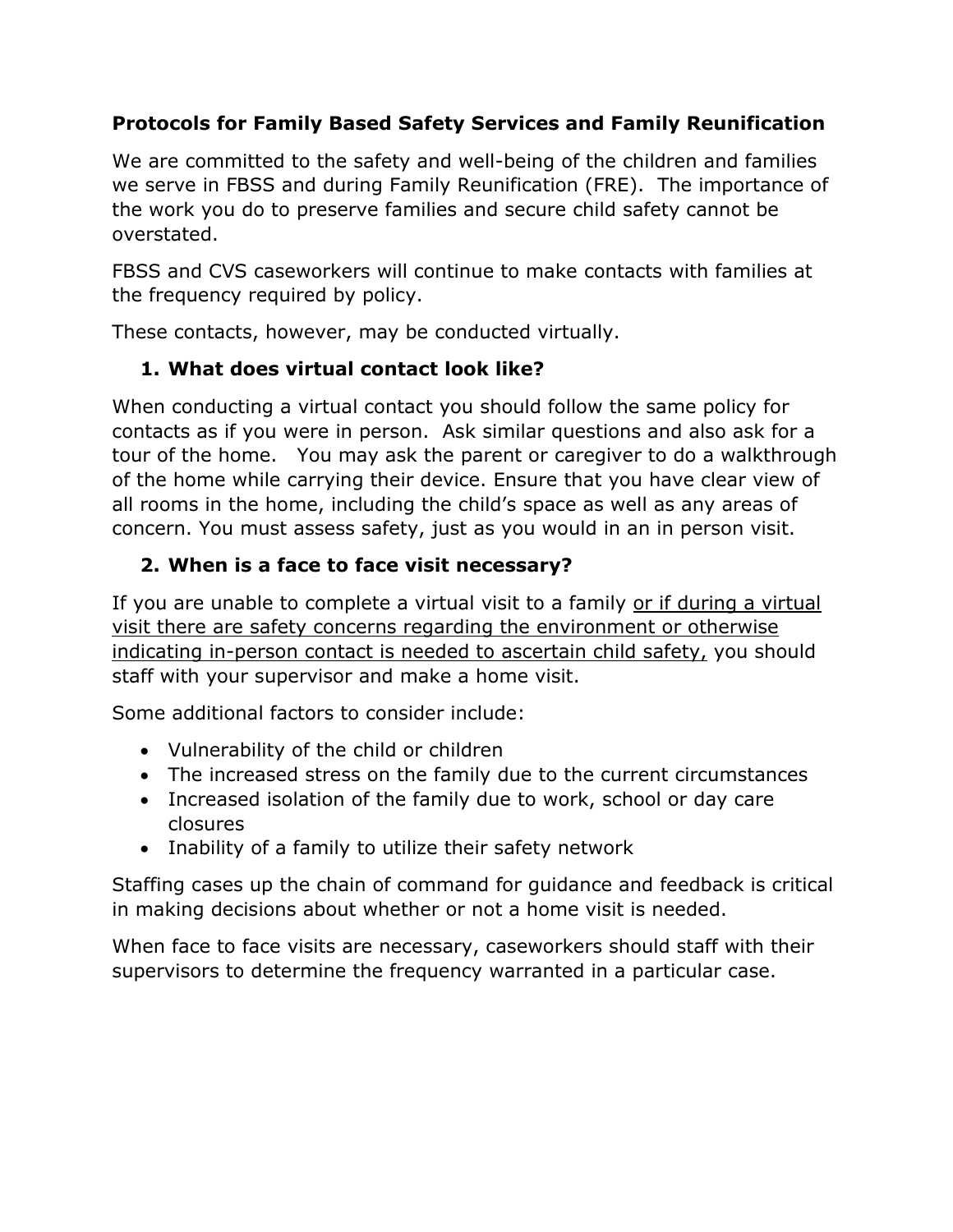#### **3. When conducting face to face contacts you must follow the following guidance:**

Upon arriving at the home, and while standing at the door/on the porch, maintain a distance of approximately six feet and ask the following:

- a. Have you traveled out of state in the last two weeks?
- b. Has anyone in the household tested positive for COVID-19?
- c. Have you had contact with anyone who could have been exposed to COVID-19 in the last two weeks?
- d. Do you have any symptoms of a respiratory infection (eg., cough, sore throat, fever, or shortness of breath)?

If the answer to any of the above–listed questions is yes, encourage the family to contact a medical provider. You can assist them with making a call to 2-1-1.

When granted permission to enter the home, do so while remaining approximately six feet from persons inside.

Freely volunteer and share with the family your own personal answers to the above-listed questions in the spirit of transparency and to reassure the family who may be nervous about having someone come into contact with them during this period.

Given the present circumstances, while the duration of your home visits may decrease, your time inside the home is, as always, spent engaging with the family and assessing the safety of the home environment.

If the family is unwilling to allow you inside the home, ask them if they will assist you in completing a virtual home visit so you can observe any living or sleeping arrangements that should be assessed for safety.

Before the conclusion of the home visit, discuss virtual contact options for future contacts during the health crisis.

## **4. If I do a virtual contact, how should it be documented in IMPACT?**

Virtual contacts should be documented as a face-to-face contact, not a telephone contact. The drop-down box selection regarding where the visit took place should be documented as the location of the person (child, parent, caregiver) you are having the virtual contact with. In the narrative